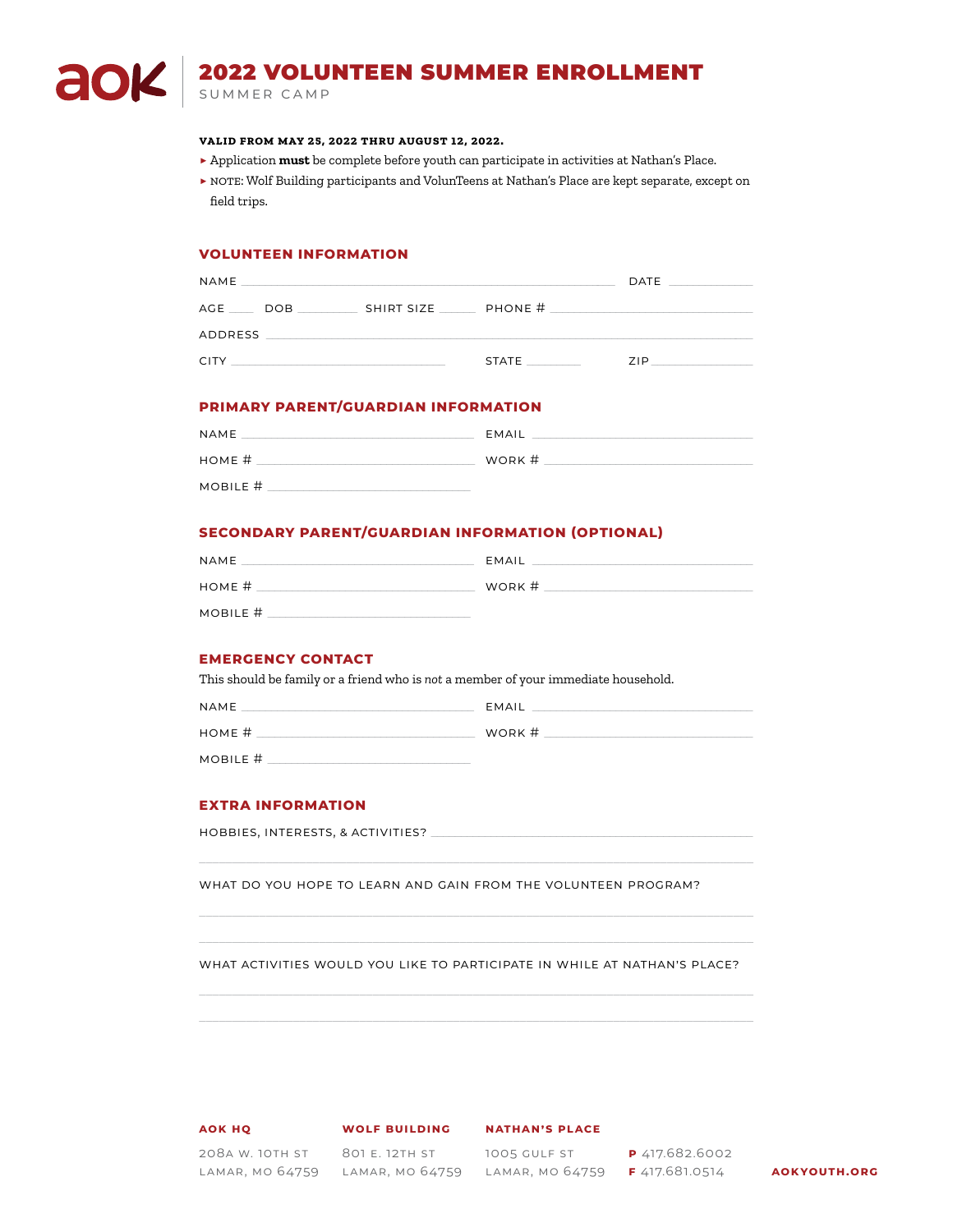## 2022 VOLUNTEEN SUMMER ENROLLMENT summer camp

### **AGREEMENT**

Parents/Guardians, please review each line below and indicate you have read and agree to these guidelines.

### **Please initial below:**

- AOK reserves the right to carry out disciplinary action with any youth participant in response to behavior or attitude problems, including restriction of privileges and/or suspension/dismissal from the program.  $\mathcal{L}$
- The VolunTeen program encourages positive behavior and attitude including abstinence and nonself-destructive behaviors.
- Every VolunTeen will participate in classes that are scheduled during the program, which may include health, nutrition and prevention education classes that are meant to deter at-risk behaviors.  $\mathcal{L}$
- Nathan's Place will open at **10am**. I will pick my child up by **5:30pm** from Nathan's Place or other location designated by AOK staff.
- Activities such as completing worksheets, surveys, fundraising, fun activities, classes, tutoring and service projects are required while attending the VolunTeen Program. Some activities on weekends and evenings may be requested as well.
- Service projects involving approximately one hour of service per month are required of each VolunTeen and are not optional. Transportation and supervision is provided by AOK staff at all service projects.  $\mathcal{L}$
- The VolunTeen program is youth-led and youth-driven but supervised by AOK staff at all times. Youth are encouraged to participate in program decision-making.
- I understand that AOK staff may confer with teachers, counselors or other professionals in order to gather helpful information that may assist in meeting the developmental needs of your child. All information is kept strictly confidential.
- I give permission for my child to access the internet under the supervision of AOK staff for the purpose of projects/schoolwork. WiFi may also be accessed via cell phone, tablet, etc.
- My child may walk or ride his/her bike **without** supervision by AOK staff to and from Nathan's Place or other locations.
	- I give permission for AOK staff to…
		- **▶** …request grades from the youth's school of enrollment.
		- **▶** …take my child to the closest medical facility or call 911 in case of an emergency or accident. I understand that I am responsible for the cost of medical/health/and other costs that may occur and that AOK is not responsible for accidents.
		- **▶** …transport my child to and from activities that are planned for that day.
		- **▶** …photograph, videotape, and/or name release my child for the purpose of news story, advertisement, AOK webpage newsletter, social medial, medical record or other legitimate purpose to benefit AOK.
		- **▶** …give my child acetaminophen (Tylenol), ibuprofen (Advil), or other OTC medication as needed.

*Continued on next page*

#### **AOK hq Wolf Building Nathan's Place**

208a W. 10th St 801 E. 12th St Lamar, MO 64759 Lamar, MO 64759

1005 Gulf St Lamar, MO 64759 **F** 417.681.0514 **aokyouth.org**

**p** 417.682.6002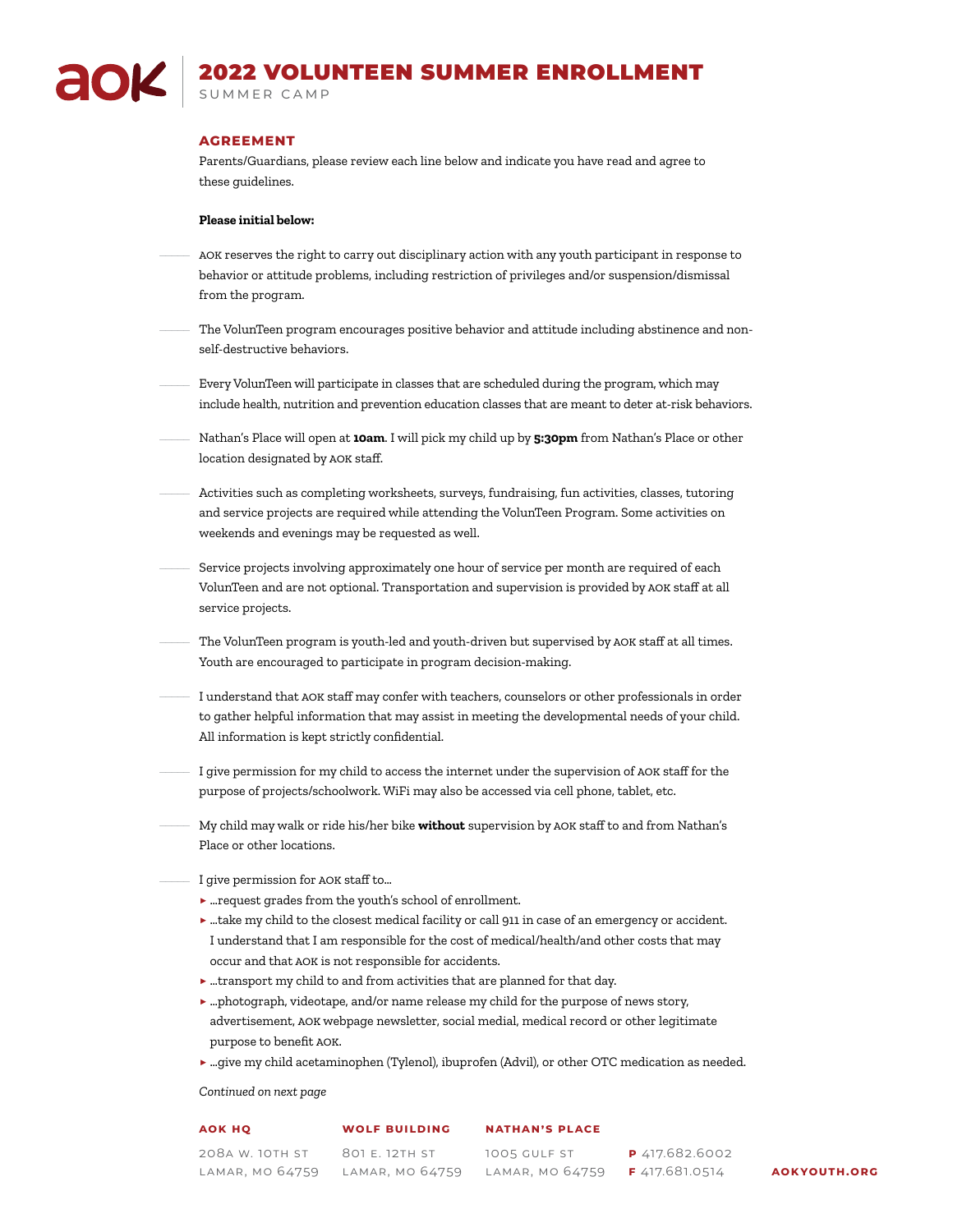# 2022 VOLUNTEEN SUMMER ENROLLMENT summer camp

### **AGREEMENT (CONT'D)**

Each VolunTeen must bring their own towel, swimsuit, and any other swimming equipment for the duration of the summer. Items will be stored and laundered at AOK. VolunTeens are encouraged to put their initials on their personal items.  $\mathcal{L}$ 

I understand that, while participation in an activity is optional, my child will be required to stay with AOK group/staff until the activity is complete.

I give permission for my child to take part in the VolunTeen program. My child and I will abide by the rules stated above and take part in all lessons and activities that are planned for that day.

I have either enclosed my child's **\$250 summer activity fee** or agree to a **\$15/week fee** to assist with field trips, special activities and t-shirts **or** I will request financial assistance/scholarships. Contact us at 417.682.6002 if you have any questions.  $\mathcal{L}$ 

| <b>DATE</b> |
|-------------|
|             |
| <b>DATE</b> |
|             |

--------------------------------------------------------

### **MEDICAL RELEASE**

I hereby verify that the previously named camper is in normal health and is capable of safe participation in this day camp program. I assume all risks and hazards incidental to the conduct of and transportation to and from this program. I release About Our Kids, Inc. from all claims of liability for my child's participation in the day camp program. I hereby authorize AOK Summer Camp Staff to obtain medical treatment for my child if parent(s) and/or the emergency contacts cannot be reached.

signature \_\_\_\_\_\_\_\_\_\_\_\_\_\_\_\_\_\_\_\_\_\_\_\_\_\_\_\_\_\_\_\_\_\_\_\_\_\_\_\_\_\_\_\_\_\_\_\_\_\_\_\_\_\_\_\_ date \_\_\_\_\_\_\_\_\_\_\_\_\_\_

### **PARENT/GUARDIAN COMMUNICATION**

AOK will use the forms of social media and technology listed below to stay in contact and up to date with parents/guardians during Summer Camp 2022.

--------------------------------------------------------

**Remind is the official channel we use for communication. Please do not block us.**

| Text messaging rates may apply. |                                                                   |                     |  |
|---------------------------------|-------------------------------------------------------------------|---------------------|--|
|                                 |                                                                   |                     |  |
|                                 |                                                                   |                     |  |
|                                 |                                                                   |                     |  |
|                                 |                                                                   |                     |  |
|                                 | MOBILE $#$ $\overline{\phantom{a}}$                               |                     |  |
|                                 |                                                                   |                     |  |
|                                 |                                                                   | DATE ______________ |  |
|                                 | <b>AOK HQ WOLF BUILDING NATHAN'S PLACE</b>                        |                     |  |
|                                 | 208A W. 10TH ST 801 E. 12TH ST 1005 GULF ST P 417.682.6002        |                     |  |
|                                 | LAMAR, MO 64759 LAMAR, MO 64759 LAMAR, MO 64759 F 417.681.0514 AO |                     |  |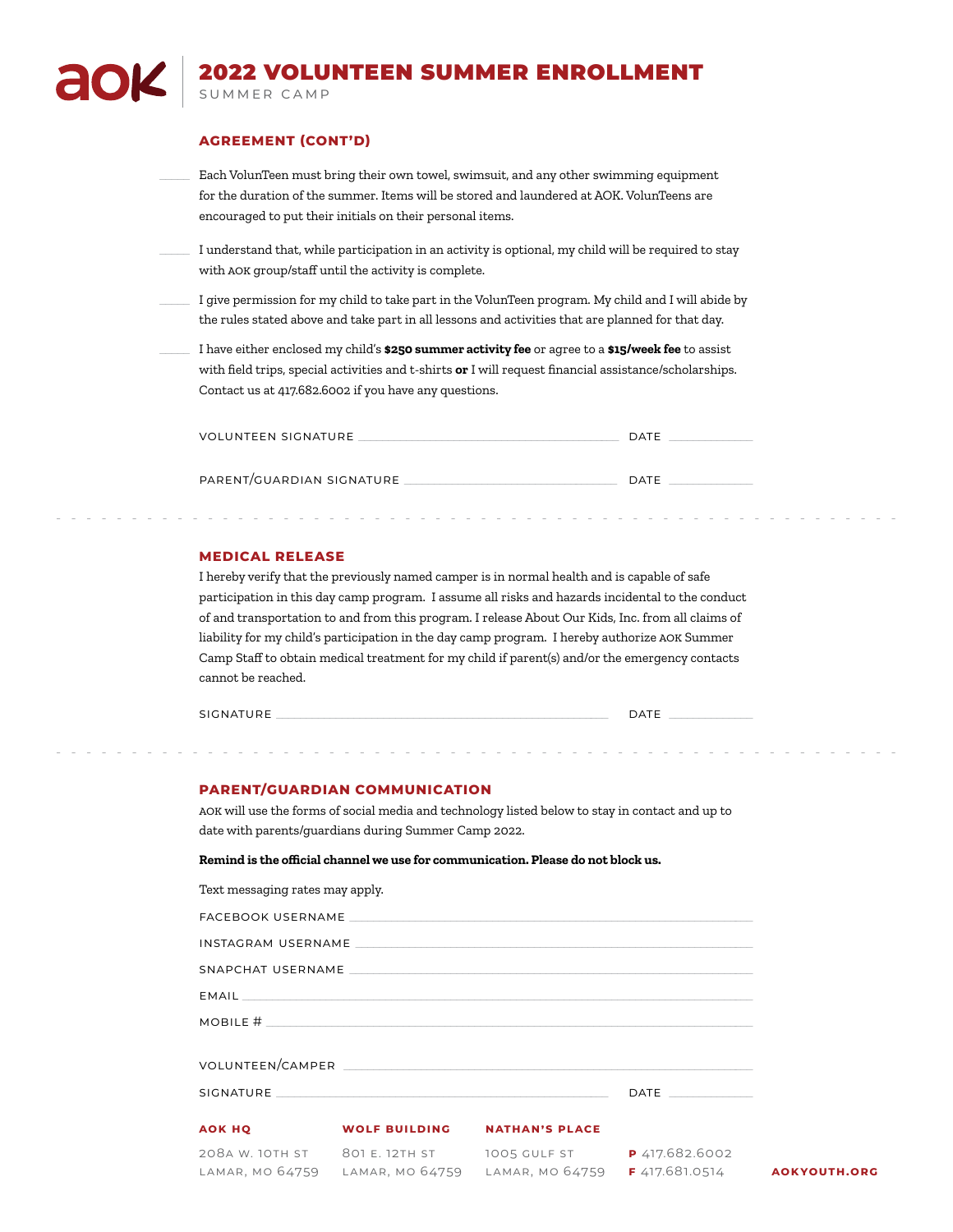



### **MEDICATION REQUIREMENT**

PRESCRIPTION MEDICATION SHALL BE IN THE ORIGINAL CONTAINER AND LABELED WITH THE CHILD'S NAME, INSTRUCTIONS, INCLUDING TIMES AND AMOUNTS FOR DOSAGES, AND THE PHYSICIAN'S NAME. ALL NON-PRESCRIPTION MEDICATION SHALL BE IN THE ORIGINAL CONTAINER AND LABELED BY THE PARENT(S) WITH THE CHILD'S NAME AND INSTRUCTIONS FOR ADMINISTRATION, INCLUDING TIMES AND AMOUNTS FOR DOSAGES. A SEPARATE FORM IS NEEDED FOR EACH MEDICATION. THIS FORM IS VALID ONLY FOR THE DATES INDICATED BELOW.

I AUTHORIZE CHILD CARE PERSONNEL TO ADMINISTER THE FOLLOWING MEDICATION TO MY CHILD:

(PROPER NAME OF MEDICATION)

| <b>CHILD'S FULL NAME</b> | <b>DATE MEDICATION TAKEN FROM</b> | <b>UNTIL</b> |
|--------------------------|-----------------------------------|--------------|
|                          |                                   |              |
| <b>DOSAGE</b>            | TIME(S) OF DAY                    |              |
|                          |                                   |              |

POSSIBLE SIDE EFFECTS

SIGNATURE OF PARENT(S) OR GUARDIAN DATE AND A SERVER AND THE SERVER OF PARENT (S) OR GUARDIAN

| <b>RECORD OF ADMINISTRATION</b> |             |                        |               |             |
|---------------------------------|-------------|------------------------|---------------|-------------|
| <b>STAFF NAME</b>               | <b>DATE</b> | <b>MEDICATION NAME</b> | <b>DOSAGE</b> | <b>TIME</b> |
|                                 |             |                        |               |             |
|                                 |             |                        |               |             |
|                                 |             |                        |               |             |
|                                 |             |                        |               |             |
|                                 |             |                        |               |             |
|                                 |             |                        |               |             |
|                                 |             |                        |               |             |
|                                 |             |                        |               |             |
|                                 |             |                        |               |             |
|                                 |             |                        |               |             |
|                                 |             |                        |               |             |
|                                 |             |                        |               |             |
|                                 |             |                        |               |             |
|                                 |             |                        |               |             |
|                                 |             |                        |               |             |